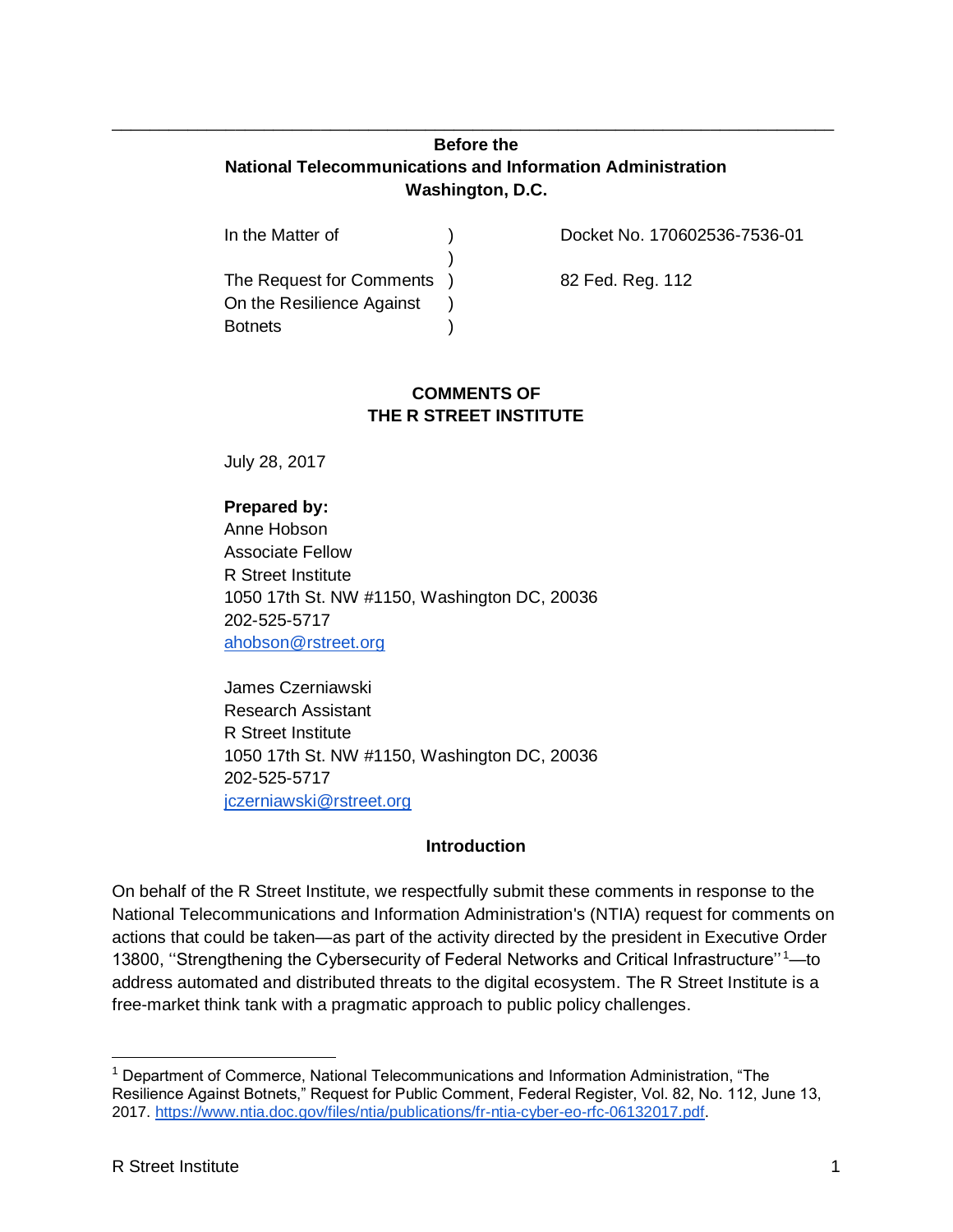We thank NTIA for the opportunity to submit further comments concerning the best approaches to ensure resilience against botnets. The severity of device vulnerabilities within the ecosystem of internet-enabled devices is exacerbated by inconsistent cyber-hygiene practices and a lack of adoption of cybersecurity standards among internet-of-things devices. Malicious actors can take advantage of these widespread vulnerabilities by mobilizing networks of infected computers into botnets. These distributed networks of hijacked machines perform automated tasks – such as spreading spam or malware, generating fraudulent clicks or denial-of-service attacks that flood a website to render it inaccessible. While there are serious policy questions that arise from the threat of botnet-enabled cyberattacks, it is also important to recognize that distributed computing is an agnostic technological application that can have many positive use cases. Additionally, cybersecurity in the internet of things and beyond is a complex global problem. It is important to avoid heavy-handed regulatory solutions that may appear to be a panacea but would, in reality, undermine beneficial uses, take away incentives for innovation or offer prescriptive design mandates. Instead, policymakers should focus on a multifaceted approach that would better align market incentives to promote cyber hygiene and encourage both manufacturers and customers to adopt cybersecurity best practices.

The Department's green paper sets the appropriate tone by framing NTIA's role as one of support and encouragement for emerging technology in the internet ecosystem.<sup>2</sup> What follows is an outline of the role of the federal government and Department of Commerce ["Department"] in particular, in advancing a light-touch regulatory approach to the internet of things and related issues, such as botnets. With this focus in mind, the sections that follow define the challenges posed by the botnets and automated threats, identify solutions to widespread device insecurity and outline the role of the federal government.

# **I. The Botnet Problem**

Botnets rely on the innate characteristics of the connectivity, scope and scale of the "internet of things." Broadly, the "internet of things" is an array of connected objects with unique identifiers that have the ability to transfer data over a network.<sup>3</sup> A botnet is a collection of internet-enabled devices or "bots" using software designed to connect to a command-and-control server to perform automated tasks.<sup>4</sup> Botnets serve as the delivery system for cyberattacks. When the intent is malicious, botnets can be used to inflict serious damage through viruses, spam, distributed denial-of-service attacks and other forms of online fraud.

Broadly construed, botnets and automated activities using distributed computing are not inherently malicious. "Botnets," in this sense, have many beneficial applications. For example,

[https://www.ntia.doc.gov/files/ntia/publications/iot\\_green\\_paper\\_01122017.pdf.](https://www.ntia.doc.gov/files/ntia/publications/iot_green_paper_01122017.pdf)

<sup>&</sup>lt;sup>2</sup> Department of Commerce Internet Policy Task Force & Digital Economy Leadership Team, "Fostering the Advancement of the Internet of Things," January 2017[.](https://www.ntia.doc.gov/files/ntia/publications/iot_green_paper_01122017.pdf)

<sup>&</sup>lt;sup>3</sup> Anne Hobson, "Aligning Cybersecurity Incentives in an Interconnected World," R Street Institute Policy Study No. 86, February 2017[.](http://www.rstreet.org/policy-study/aligning-cybersecurity-incentives-in-an-interconnected-world/) [http://www.rstreet.org/policy-study/aligning-cybersecurity-incentives-in-an](http://www.rstreet.org/policy-study/aligning-cybersecurity-incentives-in-an-interconnected-world/)[interconnected-world/.](http://www.rstreet.org/policy-study/aligning-cybersecurity-incentives-in-an-interconnected-world/)

<sup>&</sup>lt;sup>4</sup> Internet Society, "Policy Brief: Botnets," Internet Society, October 2015. [https://www.internetsociety.org/policybriefs/botnets.](https://www.internetsociety.org/policybriefs/botnets)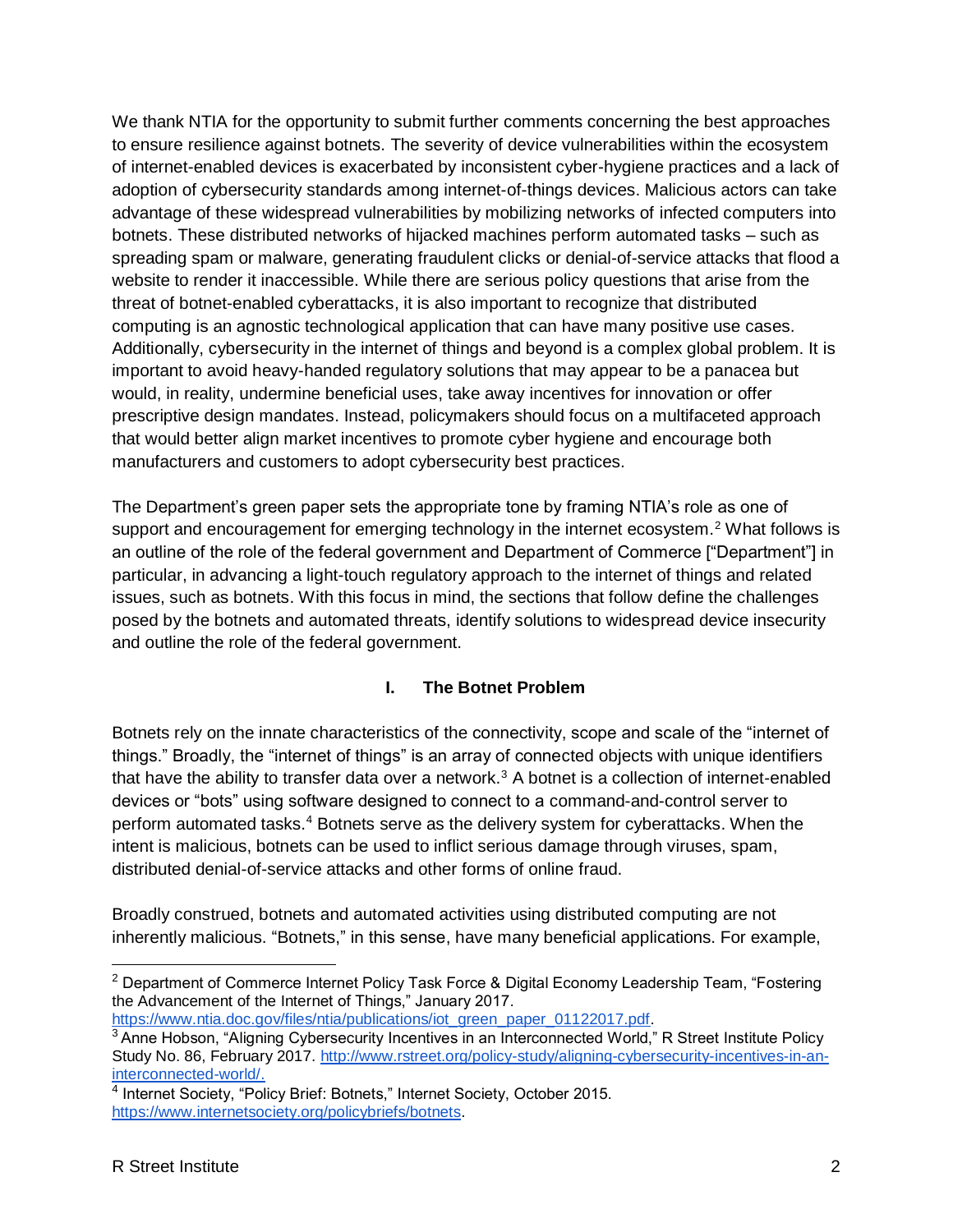they can be used to allocate spare computing power to raise money for charities, $5$  perform medical research to find cures for cancer<sup>6</sup> or help search for extraterrestrial life.<sup>7</sup> In fact, when acting together, distributed computer networks can mobilize more processing power than supercomputers.<sup>8</sup> Because not all automated network-driven activity is malicious, it is important to avoid policy approaches that might lead to banning or restricting broad categories of internet activity – since it may not always be possible for service providers to tell them apart.

For example, the BOTS Act of 2016 bans the use of bots and botnets in the context of the online secondary market for tickets, an approach with deleterious consequences for legitimate ticket brokerage services and for the fans who are reliant on them.<sup>9</sup> As lawmakers and regulators pursue policy solutions, it is important to remember that it is the user's intent and action that makes botnets criminal, not the underlying technology.

While the scale, scope and interconnectivity of the internet of things can lead to economic growth and increases in human productivity and prosperity, these features also present unique challenges. Because it is a global ecosystem, one device's vulnerability can become a problem for the entire network. Malware can infect vulnerable internet-of-things devices, which it can then leverage to form a botnet and organize DDoS attacks using the inflected devices now on the net to bombard websites or service providers with traffic. Such attacks rely on sheer numbers to accomplish their nefarious ends and can result in costly internet outages. The average DDoS attack costs an afflicted firm \$500,000, according to one estimate.<sup>10</sup>

Addressing issues related to cybersecurity and privacy will require efforts from industry, policymakers, consumers and third parties. The Department can play a role in improving security outcomes by supporting market solutions, convening stakeholders and adopting a lighttouch regulatory approach to improve security on the ecosystem as a whole.

# **II. Cybersecurity Solutions**

Distributed threats require distributed solutions from industry, government and civil society. Put another way, distributed attacks require distributed defenses informed by a multiplicity of perspectives and efforts. Question 4 in the RFC asks what stakeholders should be involved in addressing automated threats.<sup>11</sup> This section will demonstrate that a confluence of efforts by

[https://lp.incapsula.com/rs/incapsulainc/images/eBook%20-%20DDoS%20 Impact%20Survey.pdf.](https://lp.incapsula.com/rs/incapsulainc/images/eBook%20-%20DDoS%20%20Impact%20Survey.pdf)

<sup>5</sup> Stanford University, "Folding@Home," <http://folding.stanford.edu/>.

<sup>6</sup> Mark McAndrew, "Charity Genie," [http://www.charityengine.com/about.](http://www.charityengine.com/about)

<sup>7</sup> U.C. Berkeley, "Seti@Home," [https://setiathome.berkeley.edu/.](https://setiathome.berkeley.edu/)

<sup>8</sup> Boon-Chong Seet, "*Mobile Peer-to-Peer Computing for Next Generation Distributed Environments: Advancing Conceptual and Algorithmic Applications*," Information Science Reference, (2009).

<sup>&</sup>lt;sup>9</sup> BOTS Act of 2016, S. 3183, 114th Cong. (2016). [https://www.congress.gov/bill/114th-congress/senate](https://www.congress.gov/bill/114th-congress/senate-bill/3183)[bill/3183.](https://www.congress.gov/bill/114th-congress/senate-bill/3183) 

 $\frac{10}{10}$  Incapsula, "Survey: What DDoS Attacks Really Cost Businesses," pp. 1-9, 2014.

 $11$  4. Governance and collaboration: What stakeholders should be involved in developing and executing policies, standards, practices, and technologies? What roles should they play? How can stakeholders collaborate across roles and sectors, and what should this collaboration look like, in practical terms?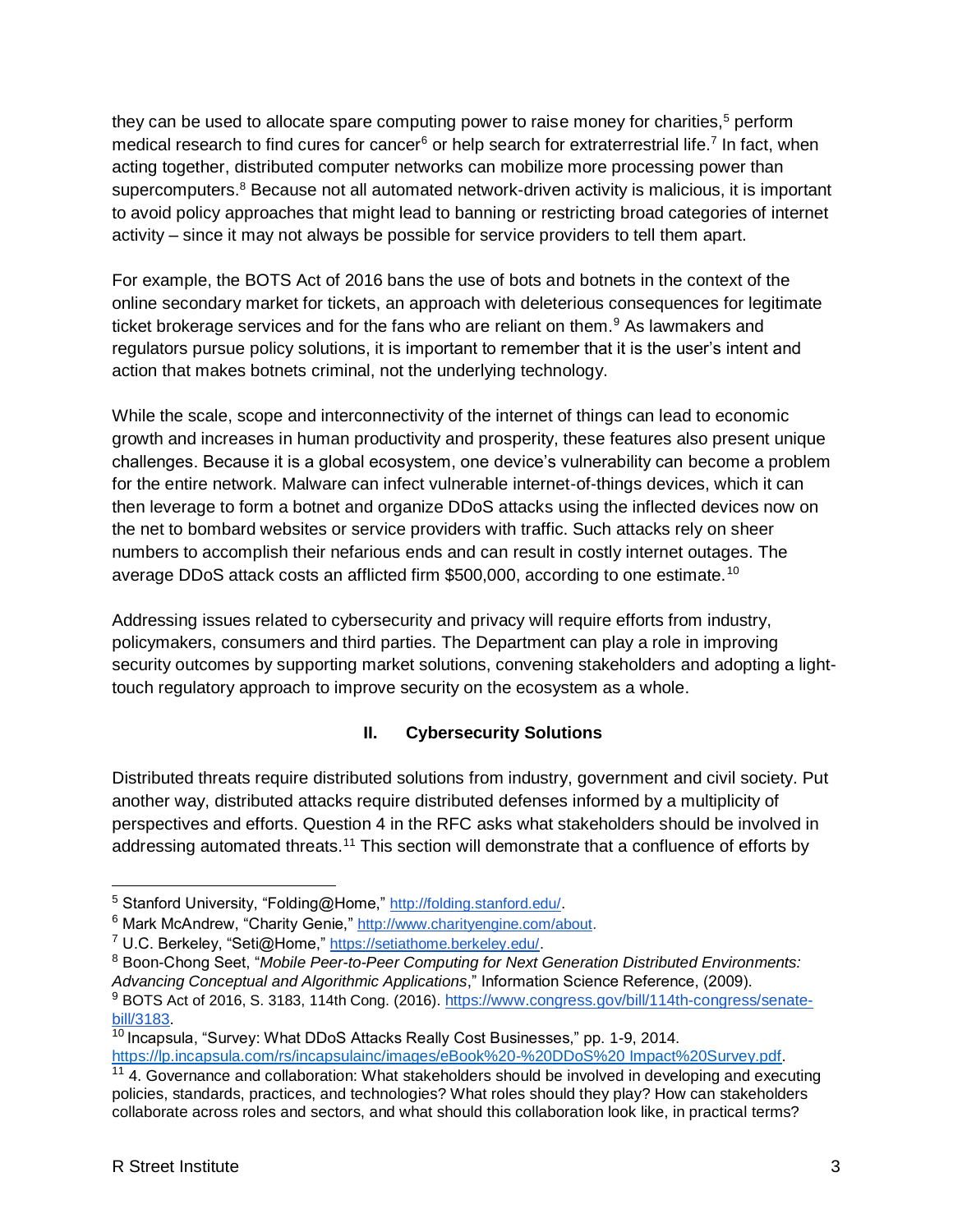stakeholders in the public and private sectors are necessary to create long-lasting resiliency to distributed cyberattacks. For example, entrepreneurs can invent after-market solutions that leverage artificial intelligence. Consumers can purchase smart firewalls or routers and provide feedback on online platforms about cybersecurity performance of internet-of-things devices. Efforts to determine security best practices or risk-analysis tools benefit from input from device manufacturers, insurers, civil society organizations, government agencies and standards bodies. The federal government can convene these stakeholders to advance critical discussions about solutions. For instance, the NTIA's multistakeholder process on upgradeability helps to advance the discussion on best practices, emphasize solutions and coordinate efforts.<sup>12</sup> The redundancy and scope of these efforts distributed across multiple actors is critical to produce a resilient internet of things ecosystem.

In the remainder of this section, we will address questions 1 and 3 of the RFC – specifically, what solutions work and how do solutions mitigate cyber risk.<sup>13</sup> The efforts detailed below are already working to increase device security and foster best practices.<sup>14</sup>

## **Voluntary Third-Party Certification Programs and Consumer Feedback**

Third party accreditation organizations, standards organizations, online forums, and ratings bodies can and do provide information about the security of internet-of-things devices. By revealing a company's cybersecurity track record, these entities encourage a company to adopt better cybersecurity practices and help to hold companies accountable.

Public pressure has an effect. For example, after November 2016's DDoS attack in which the Mirai malware infected hundreds of thousands of devices, the Chinese company responsible for manufacturing webcams implicated in the attack voluntarily recalled millions of insecure devices to avoid the scorn of the public and other entities.<sup>15</sup> As a result of that attack, popular sites like

3. Addressing the problem: What laws, policies, standards, practices, technologies, and other investments will have a tangible impact on reducing risks and harms of botnets? What tangible steps to reduce risks and harms of botnets can be taken in the near term? What emerging or long term approaches may be promising with more attention, research, and investment? What are the public policy implications of the various approaches? How might these be managed, balanced, or minimized?

<sup>12</sup> National Telecommunications and Information Administration, "Multistakeholder Process; Internet of Things (IoT) Security Upgradability and Patching." [https://www.ntia.doc.gov/other](https://www.ntia.doc.gov/other-publication/2016/multistakeholder-process-iot-security)[publication/2016/multistakeholder-process-iot-security](https://www.ntia.doc.gov/other-publication/2016/multistakeholder-process-iot-security).

<sup>&</sup>lt;sup>13</sup> 1. What works: What approaches (e.g., laws, policies, standards, practices, technologies) work well for dealing with automated and distributed threats today? What mechanisms for cooperation with other organizations, either before or during an event, are already occurring?

<sup>&</sup>lt;sup>14</sup>Anne Hobson, "Aligning Cybersecurity Incentives in an Interconnected World," R Street Institute Policy Study No. 86, February 2017[.](http://www.rstreet.org/policy-study/aligning-cybersecurity-incentives-in-an-interconnected-world/) [http://www.rstreet.org/policy-study/aligning-cybersecurity-incentives-in-an](http://www.rstreet.org/policy-study/aligning-cybersecurity-incentives-in-an-interconnected-world/)[interconnected-world/.](http://www.rstreet.org/policy-study/aligning-cybersecurity-incentives-in-an-interconnected-world/)

<sup>&</sup>lt;sup>15</sup>Michael Mimoso, "Chinese Manufacturers Recalls IoT Gear Following Dyn DDoS," Threat Post, Oct. 24, 2016. [https://threatpost.com/chinese-manufacturer-recalls-iotgear-following-dyn-ddos/121496/.](https://threatpost.com/chinese-manufacturer-recalls-iotgear-following-dyn-ddos/121496/)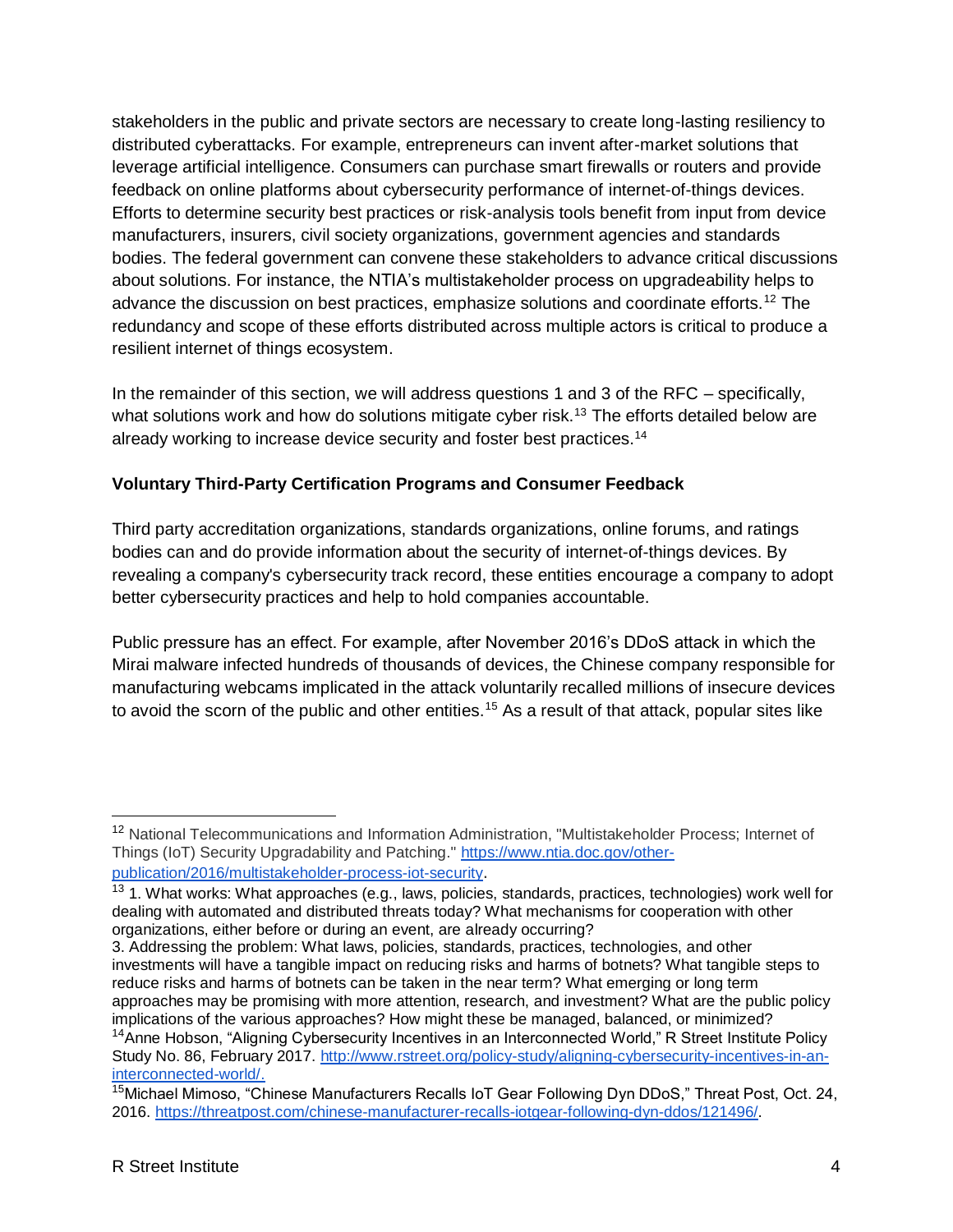PayPal, Amazon, Twitter and Spotify all were brought down for the duration.<sup>16</sup> It was projected that more than \$100 million in revenue was lost.

Negative press, as well as negative consumer reviews on Amazon and Yelp, can help penalize vendors who neglect security. The Online Trust Alliance, a multistakeholder initiative affiliated with the Internet Society, released its 2017 "IoT Trust Framework" that details devices' design requirements and security processes, serving as a checklist for a future internet-of-things device-certification program. The Consumer Technology Association (CTA), an industry association, produced guidelines establishing security practices for residential internet-of-things devices.

The Institute of Electrical and Electronics Engineers is a technical professional organization that drives the development of technical standards to ensure interoperability and security in the internet-of-things ecosystem.<sup>17</sup> Their successful efforts include Wi-Fi and Ethernet. There also is a role for open-source initiatives to produce standards. For example, AllSeen Alliance's AllJoyn project lets compatible "smart things" recognize each other and share information resources across brands, networks and operating systems.<sup>18</sup>

# **Industry Best Practices and Guidelines**

Industry best practices encourage basic beneficial security behavior, such as avoiding hardcoded or default passwords, incorporating encryption or applying authentication protocols.<sup>19</sup> Insurers reward better cybersecurity practices with lower insurance rates and can encourage the adoption of best practices based on the National Institute of Standards and Technology (NIST) framework.<sup>20</sup> In fact, some insurers already use the NIST framework as a basis for risk assessments.<sup>21</sup> However, there is still room to apply the NIST framework to specific industry subsets or applications, such as autonomous vehicles. For example, the Automotive Information Sharing and Analysis Center formalized cybersecurity best practices for connected cars.<sup>22</sup> The Consumer Technology Association produced guidelines for home internet-of-things applications.<sup>23</sup>

<sup>19</sup> Keith Moore, Richard Barnes, and Hannes Tschofenig, "Best Current Practices for Securing Internet of Things (IoT) Devices," July 3, 2017. [https://tools.ietf.org/id/draft-moore-iot-security-bcp-01.html.](https://tools.ietf.org/id/draft-moore-iot-security-bcp-01.html)

 $\overline{a}$ <sup>16</sup> Rich Umbach, "Mirai Botnet Costs Companies Hundreds of Millions," Oct. 26, 2016. [http://effortlessoffice.com/mirai-botnet-attack-costs-companies-hundreds-of-millions/.](http://effortlessoffice.com/mirai-botnet-attack-costs-companies-hundreds-of-millions/)

<sup>&</sup>lt;sup>17</sup> IEEE, "IEEE-SA IoT Ecosystem Study," 2015. [http://standards.ieee.org/innovate/iot/.](http://standards.ieee.org/innovate/iot/)

<sup>18</sup> AllSeen Alliance, "AllJoyn Framework," 2017. [https://allseenalliance.org/framework.](https://allseenalliance.org/framework)

 $20$  Anne Hobson, "The Request for Comments on the 2017 draft Framework for Improving Critical Infrastructure Cybersecurity Version 1.1," April 10, 2017.

[https://www.nist.gov/sites/default/files/documents/2017/04/19/2017-04-10\\_-\\_r\\_street\\_institute.pdf.](https://www.nist.gov/sites/default/files/documents/2017/04/19/2017-04-10_-_r_street_institute.pdf) <sup>21</sup> Judy Greenwald, "Cybersecurity framework marches forward," July 3, 2017. [http://www.businessinsurance.com/article/20170703/NEWS06/912314233/Cyber-security-framework-](http://www.businessinsurance.com/article/20170703/NEWS06/912314233/Cyber-security-framework-President-Donald-Trump-executive-order)[President-Donald-Trump-executive-order.](http://www.businessinsurance.com/article/20170703/NEWS06/912314233/Cyber-security-framework-President-Donald-Trump-executive-order)

<sup>&</sup>lt;sup>22</sup> "Automotive Cybersecurity Best Practices," Automotive Information Sharing and Analysis Center, July 2016. https://www.automotiveisac.com/best-practices/.

<sup>&</sup>lt;sup>23</sup>Consumer Technology Association, "Welcome to the Connected Home Security Checklist Tool," 2017. [https://www.cta.tech/Membership/Member-Groups/TechHome-Division/Device-Security-Checklist.aspx.](https://www.cta.tech/Membership/Member-Groups/TechHome-Division/Device-Security-Checklist.aspx)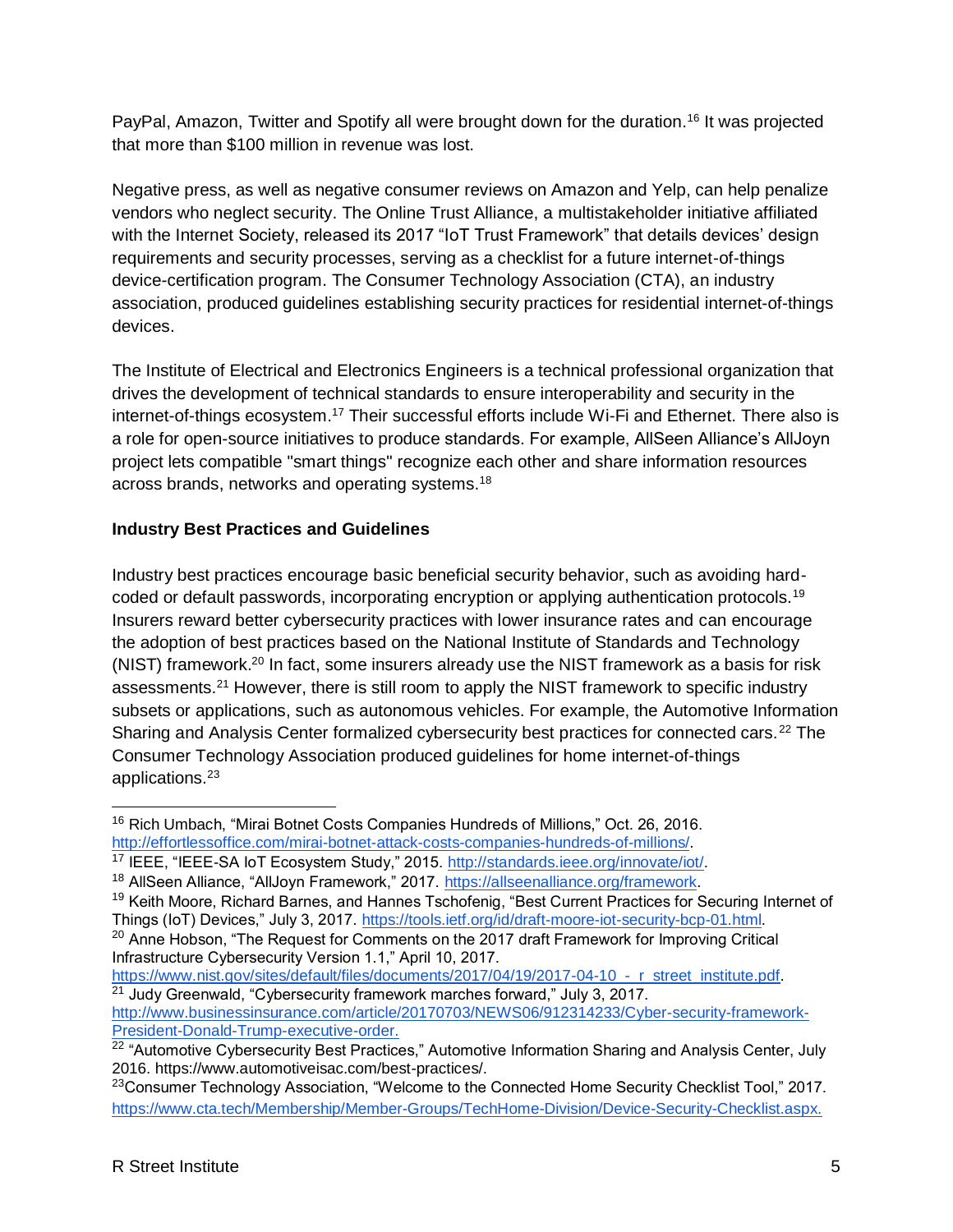The Broadband Internet Technical Advisory Group's 2016 report detailed the best current software practices for internet-of-things devices, which included shipping devices with current software; designing a mechanism for secure, automated software updates; employing strong authentication by default; using cryptography best practices; and testing and hardening internetof-things device configurations.<sup>24</sup> Incorporation of these practices on a wide scale will make the internet-of-things ecosystem more resilient to automated attacks.

#### **Clearer Rules for Security Research**

The efforts of security researchers to identify and investigate vulnerabilities are crucial to improve baseline cybersecurity in consumer products. They help manufacturers discover vulnerabilities and patch them, thereby making the entire ecosystem more secure. Many internet companies—such as Google, Mozilla, Microsoft and Facebook—provide incentives through bug bounties to discover and report vulnerabilities. For instance, Google alone has paid out more than \$9 million over the course of its Vulnerability Rewards Program.<sup>25</sup> However, many companies do not welcome scrutiny of their security practices and may have significant legal recourse under current law. In order to reverse engineer devices or circumvent controls without fear of reprisal, security researchers acting in good faith need strong exemptions from laws such as the Digital Millennium Copyright Act's (DMCA) anti-circumvention provision and the Computer Fraud and Abuse Act (CFAA).<sup>26</sup> To address this problematic gray area and reverse the chilling effect, the federal government should consider expanding and codifying exemptions to the DMCA and clarifying critical ambiguities in the CFAA $27$ .

#### **Mechanisms to Improve Consumer Confidence**

Individual consumers and small businesses don't always know how to tell when a given internetenabled device is secure. Even if consumers have a strong preference for security and privacy, information asymmetries may get in the way. Uncertainty and dishonest practices can erode trust between buyers and sellers, reducing incentives for manufacturers to invest in security technologies and providing opportunities for malicious botnets to thrive. Guarantees and warranties can build consumer confidence by signaling that companies have invested in the security of their products and stand behind them in the event of a breach or failure.

<sup>&</sup>lt;sup>24</sup> Broadband Internet Technical Advisory Group, "Internet of Things (IoT) Security and Privacy Recommendations: A Broadband Internet Technical Advisory Group Technical Working Group Report," November 2016. [https://www.bitag.org/documents/BITAG\\_Report\\_-](https://www.bitag.org/documents/BITAG_Report_-_Internet_of_Things_(IoT)_Security_and_Privacy_Recommendations.pdf) [\\_Internet\\_of\\_Things\\_\(IoT\)\\_Security\\_and\\_Privacy\\_Recommendations.pdf.](https://www.bitag.org/documents/BITAG_Report_-_Internet_of_Things_(IoT)_Security_and_Privacy_Recommendations.pdf)

<sup>&</sup>lt;sup>25</sup> Hatmaker, Taylor. 2017. "Google's Bug Bounty Program Pays Out \$3 Million, Mostly For Android And Chrome Exploits," *Techcrunch*. Accessed July 27 2017. [https://techcrunch.com/2017/01/31/googles-bug](https://techcrunch.com/2017/01/31/googles-bug-bounty-2016/)[bounty-2016/.](https://techcrunch.com/2017/01/31/googles-bug-bounty-2016/)

<sup>26</sup> Jen Ellis, "New DCMA Exemption is a Positive Step for Security Researchers," *Rapid7 Community*, October 28, 2015. [https://community.rapid7.com/community/infosec/blog/2015/10/28/new-dmca](https://community.rapid7.com/community/infosec/blog/2015/10/28/new-dmca-exemption-is-a-positive-step-for-security-researchers)[exemption-is-a-positive-step-for-security-researchers.](https://community.rapid7.com/community/infosec/blog/2015/10/28/new-dmca-exemption-is-a-positive-step-for-security-researchers)<br><sup>27</sup> "'The Cyber:' Hard Questions In The World Of Cybersecurity". 2017. Cdt.Org. Accessed July 27 2017.

[https://cdt.org/insight/the-cyber-hard-questions-in-the-world-of-cybersecurity-research/.](https://cdt.org/insight/the-cyber-hard-questions-in-the-world-of-cybersecurity-research/)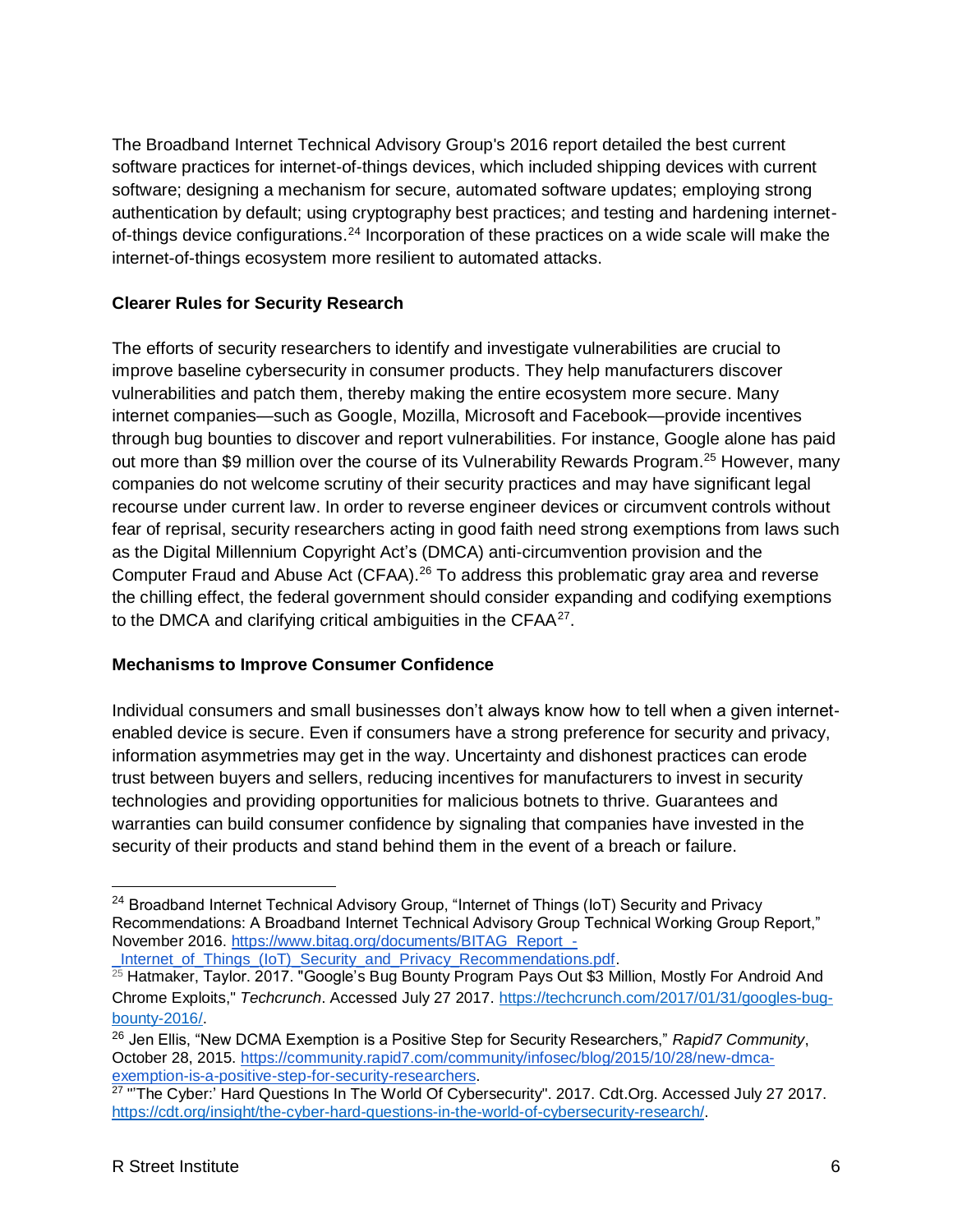Warranties can promote accountability, as companies commit to guarantee satisfaction, performance or quality. For example, a warranty could promise that a device is free from certain security vulnerabilities. In the event of a breach or malicious botnet activity, the seller would commit to update, refund, repair or replace the device. For example, SentinelOne provides a \$500,000 insurance-backed warranty for damages their clients incur from ransomware attacks.<sup>28</sup> Another cybersecurity company, Armor, also offers a \$100,000 warranty in the case of an attack.<sup>29</sup> Cymmetria, another provider of cybersecurity, boasts a \$1 million insurance-backed warranty in the event their software does not detect an advanced persistent threat (APT) attack.<sup>30</sup> On the margin, wider use of guarantees can provide incentives for companies to compete on cybersecurity, which is especially important for certain highly sensitive internet-ofthings devices like webcams or baby monitors. While this may encourage the purchase of more secure devices, this is not a panacea. It's not always clear to a consumer when an internet-ofthings device is infected or when private information is stolen.

#### **Threat Information-Sharing Efforts and Risk Measurement**

Information about cyberattacks and threats can help industry and government prepare and mount a defense. For insurers, correct information about risk can enable them to offer more accurately priced products, thus expanding coverage to more small and medium-sized businesses. Understanding risk can help companies and government prioritize where to allocate resources. It is challenging to coordinate the exchange of detailed and correct information about threats, though both the public and private sectors are trying. The NIST framework, a multistakeholder effort, developed a common language and best practices to help organizations manage, understand and communicate cyber risks.<sup>31</sup> In 2016, Congress passed the Cybersecurity Information Sharing Act, which sought to promote communication between companies and federal agencies.<sup>32</sup> Programs like Facebook's ThreatExchange,<sup>33</sup> IBM's X-Force Exchange<sup>34</sup> and DHS's US-Cert programs also help to fill the information gap.

### **Automated Defenses & After-Market Cybersecurity Solutions**

 $\overline{a}$ 

<sup>&</sup>lt;sup>28</sup> SentinelOne, "Defense Against Every Threat at Every Stage." [https://sentinelone.com/why](https://sentinelone.com/why-sentinelone/)[sentinelone/.](https://sentinelone.com/why-sentinelone/)

<sup>&</sup>lt;sup>29</sup> Armor, "Armor Cyber Warranty," 2017. [https://explore.armor.com/100k-guarantee/.](https://explore.armor.com/100k-guarantee/)

<sup>&</sup>lt;sup>30</sup> Gadi Evron, "Cymmetria now offering a \$1 million USD warranty for APT attacks," Nov. 28, 2016. [http://blog.cymmetria.com/cymmetria-now-offering-a-1-million-usd-warranty-for-apt-attacks.](http://blog.cymmetria.com/cymmetria-now-offering-a-1-million-usd-warranty-for-apt-attacks)

<sup>&</sup>lt;sup>31</sup> National Institute of Standards and Technology, "Framework for Improving Critical Infrastructure Cybersecurity," Jan. 10, 2017. [https://www.nist.gov/sites/default/files/documents////draft-cybersecurity](https://www.nist.gov/sites/default/files/documents/draft-cybersecurity-framework-v1.11.pdf)[framework-v1.11.pdf.](https://www.nist.gov/sites/default/files/documents/draft-cybersecurity-framework-v1.11.pdf)

<sup>&</sup>lt;sup>32</sup> Cybersecurity Information Sharing Act of 2015, S. 754, 114th Congress (2016). [https://www.congress.gov/bill/114th-congress/senate-bill/754.](https://www.congress.gov/bill/114th-congress/senate-bill/754)

<sup>&</sup>lt;sup>33</sup> Facebook for Developers, "ThreatExchange," 2016. [https://developers.facebook.](https://developers.facebook/) com/products/threatexchange; see also Department of Homeland Security, "Cyber Information Sharing and Collaboration Program," May 4, 2016. [https://www.dhs.gov/ciscp.](https://www.dhs.gov/ciscp)

<sup>&</sup>lt;sup>34</sup> IBM, "IBM X-Force Malware Exchange," 2017. https://exchange.xforce.ibmcloud.com/.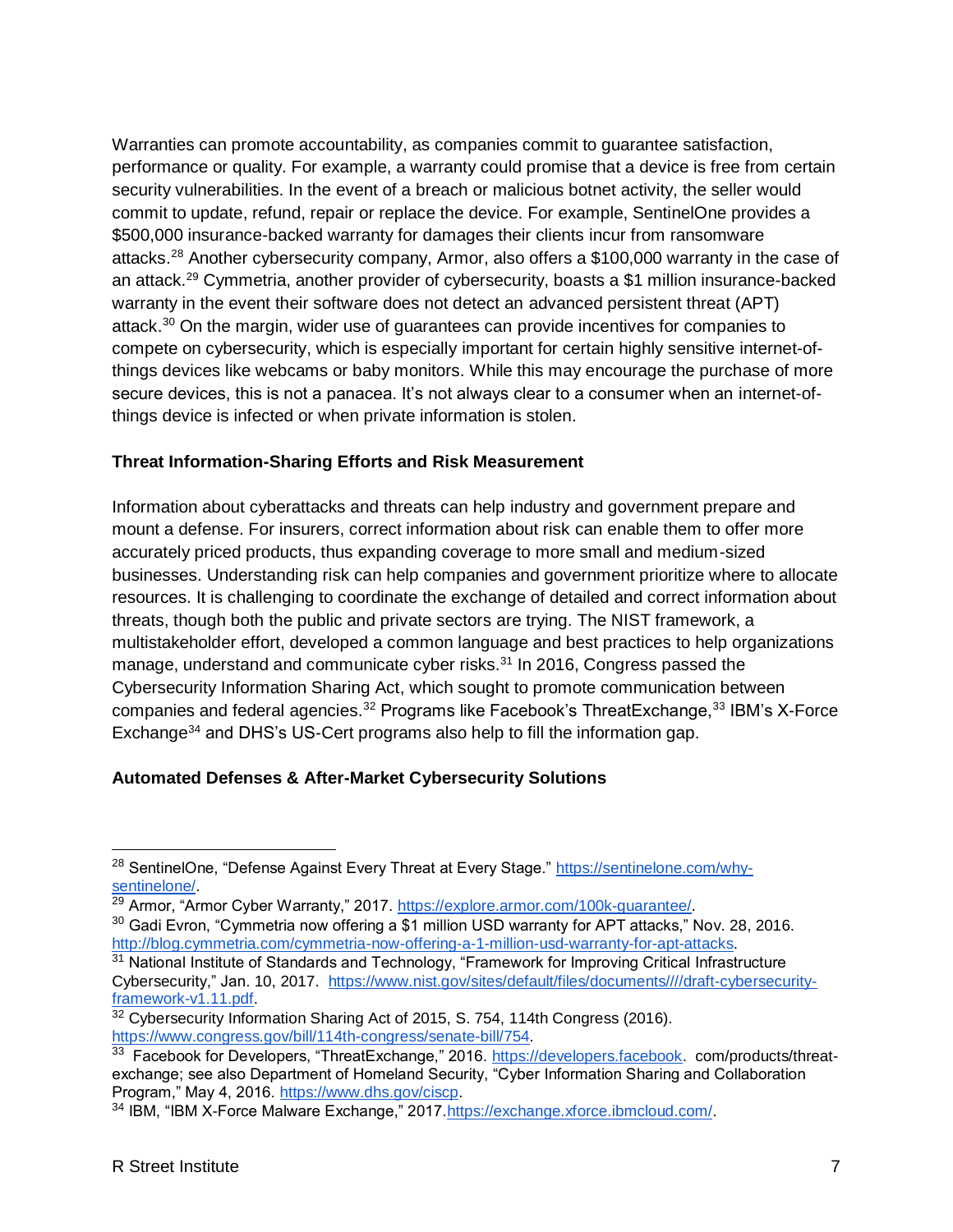Automated defenses can leverage artificial intelligence or "cognitive security," such as IBM's program that applies their Watson system to identify and analyze threats.<sup>35</sup> On the consumer end, smart routers and firewalls can monitor traffic patterns and metadata to detect when a home's connected devices are compromised.<sup>36</sup> These devices can aid in both attack mitigation and endpoint prevention. Question 7 in the RFC asks "what can be done to educate and empower users and decision-makers?"<sup>37</sup> Smart firewalls empower consumers to recognize insecure devices and take action. ISPs also have an important role to play, given their unique ability to analyze large networks and traffic flows, and even detect unpatched vulnerabilities. Measures such as the Federal Communications Commission's (FCC) Communications Security, Reliability and Interoperability Council's (CSRIC) Anti-Bot Code of Conduct provide a basic framework to detect botnet activity, notify customers and help provide remediation options. While there certainly is potential for ISPs to do more, this must be balanced against a variety of concerns, including burdening private entities with the cost of global security, compelling engagement that is potentially invasive to privacy and blocking or restricting legitimate activity that comes up as a false positive. The question of the role of ISPs, particularly where they intersect with national security considerations, is worthy of further consideration and review.

#### **Cyber Insurance Adoption**

Cyber insurance aligns the incentives of insurers with the insured. Insurers perform risk assessments both in the underwriting stage, when deciding whether to take on a particular risk, and in the rate-setting stage, when they must ensure that the premium will cover the risk. Companies that demonstrate preparedness are rewarded with lower premiums. In this way, wide adoption of cyber insurance helps companies understand risk and internalize the cost of device insecurity. It also encourages a culture of preparedness.

Nevertheless, challenges to adoption remain. Clients misunderstand or underestimate their risk exposure and the nature of the cyber-insurance policies available.<sup>38</sup> A limited amount of historical data on cyberattacks, combined with quickly evolving threat vectors, suppresses insurers' ability to price risk accurately. Expensive premiums remain a challenge for small and medium-sized businesses. The upward trend in adoption<sup>39</sup> will increase the data available and the quantity of products available at lower prices.

<sup>35</sup> IBM, "IBM Cognitive SOC, Powered By Watson," 2017. [https://www.ibm.com/security/cognitive/.](https://www.ibm.com/security/cognitive/) <sup>36</sup> CNET, ""Cujo safeguards your entire home against online threats," Jan. 5, 2017. [https://www.cnet.com/products/cujo-smart-firewall/preview/.](https://www.cnet.com/products/cujo-smart-firewall/preview/)

<sup>37 7.</sup> Users: What can be done to educate and empower users and decision-makers, including enterprises and end consumers?

<sup>&</sup>lt;sup>38</sup> Sam Friedman and Adam Thomas, "Demystifying cyber insurance coverage," Deloitte University Press, Feb. 23, 2017. [https://dupress.deloitte.com/dup-us-en/industry/financial-services/demystifying](https://dupress.deloitte.com/dup-us-en/industry/financial-services/demystifying-cybersecurity-insurance.html)[cybersecurity-insurance.html](https://dupress.deloitte.com/dup-us-en/industry/financial-services/demystifying-cybersecurity-insurance.html) .

 $39$  Allie Sanchez, " Lloyd's predicts surge in cyber insurance uptake in 2017," Insurance Business, Jan. 4, 2017. [http://www.insurancebusinessmag.com/us/news/cyber/lloyds-predicts-surge-in-cyber-insurance](http://www.insurancebusinessmag.com/us/news/cyber/lloyds-predicts-surge-in-cyber-insurance-uptake-in-2017-42244.aspx)[uptake-in-2017-42244.aspx.](http://www.insurancebusinessmag.com/us/news/cyber/lloyds-predicts-surge-in-cyber-insurance-uptake-in-2017-42244.aspx)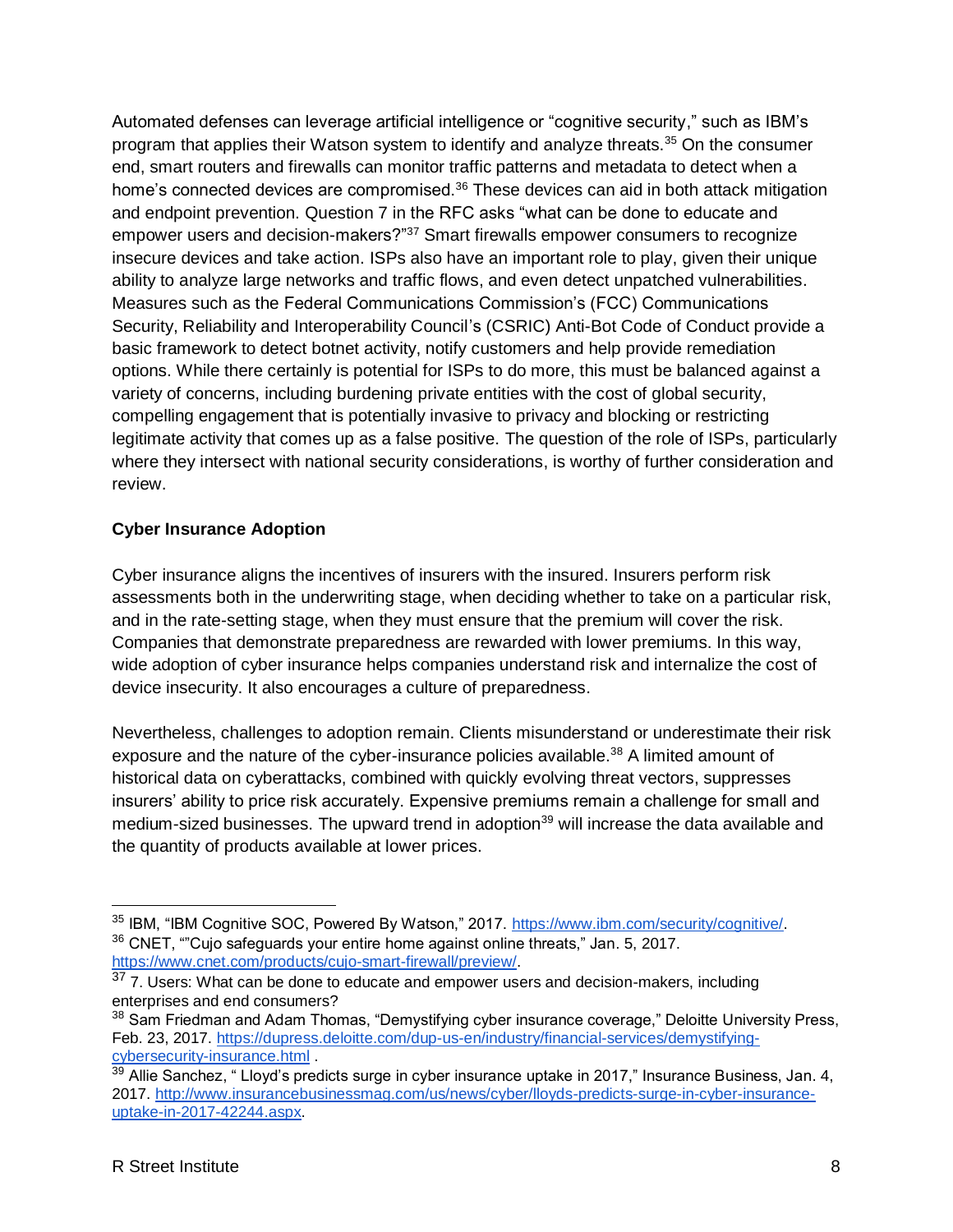Regulatory efforts that rely on market-based incentives, such as cyber insurance, can have better, longer-lasting results than other legislative approaches. Inconsistent takeup in the manufacturing industry, compared to the health and financial services sectors, presents an opportunity for insurers and policymakers to encourage adoption.<sup>40</sup>

NTIA should seek out ways to encourage firms to share threat information; promote cyberinsurance adoption; foster ethical cyber research; encourage private efforts to recognize security-conscious products with certifications; develop and adopt best practices voluntarily; and reward innovative after-market cybersecurity products. Raising baseline cybersecurity through a combination of efforts by stakeholders will help to increase immunity among internet-enabled devices. There is no simple or low-cost regulatory fix. Instead, policymakers will have to encourage an environment where these cybersecurity solutions can emerge. NTIA should continue to play the role of convening stakeholders and encouraging discussion around cybersecurity.

## **III. The Role of Government**

This section will address question 5 of the RFC, namely "what is the role of government?"<sup>41</sup> The complex nature of the problem and the diverse stakeholders involved in advancing solutions suggest that a heavy-handed regulatory approach easily could prove more damaging than beneficial. In the same way as people's compromised internet-of-things devices abroad can result in a DDoS attack that renders websites inaccessible in the United States, a policy developed in the United States could hamstring foreign manufacturers seeking to sell in the global market. Thus, as question 6. suggests,  $42$  the inherent global nature of the problem makes identifying a solution more difficult. Instead, it is important to focus on creating the policy environment such that a wide set of solutions can evolve.

### **A Light-Touch Regulatory Approach**

The government's policy approach to the internet is a good historical test case that demonstrates the value of a light-touch policy environment. The federal government and federal agencies should continue to follow the approach detailed in the 1997 Framework for Global Electronic Commerce.<sup>43</sup> This framework reinforces the importance of industry-led policies and defines government's role as fostering that development. As incidents continue to emerge, the Department should pursue a light-touch regulatory approach to botnets. Furthermore, they should encourage state and local governments to do the same. Because devices are diverse in

 $\overline{a}$ 

<sup>40</sup> Council of Insurance Agents and Brokers, "Cyber Insurance Market Watch Survey," October 2016. [https://www.ciab.com/uploadedFiles/Resources/Cyber\\_ Survey/102016CyberSurvey\\_Final.pdf.](https://www.ciab.com/uploadedFiles/Resources/Cyber_%20Survey/102016CyberSurvey_Final.pdf)

 $41$  5. Policy and the role of government: What specific roles should the Federal government play? What incentives or other public policies can drive change?

<sup>&</sup>lt;sup>42</sup> International: How does the inherently global nature of the Internet and the digital supply chain affect how we should approach this problem? How can solutions explicitly address the international aspects of this issue?

<sup>&</sup>lt;sup>43</sup> The Framework for Global Electronic Commerce (July 1997), [https://clinton4.nara.gov/WH/New/Commerce/.](https://clinton4.nara.gov/WH/New/Commerce/)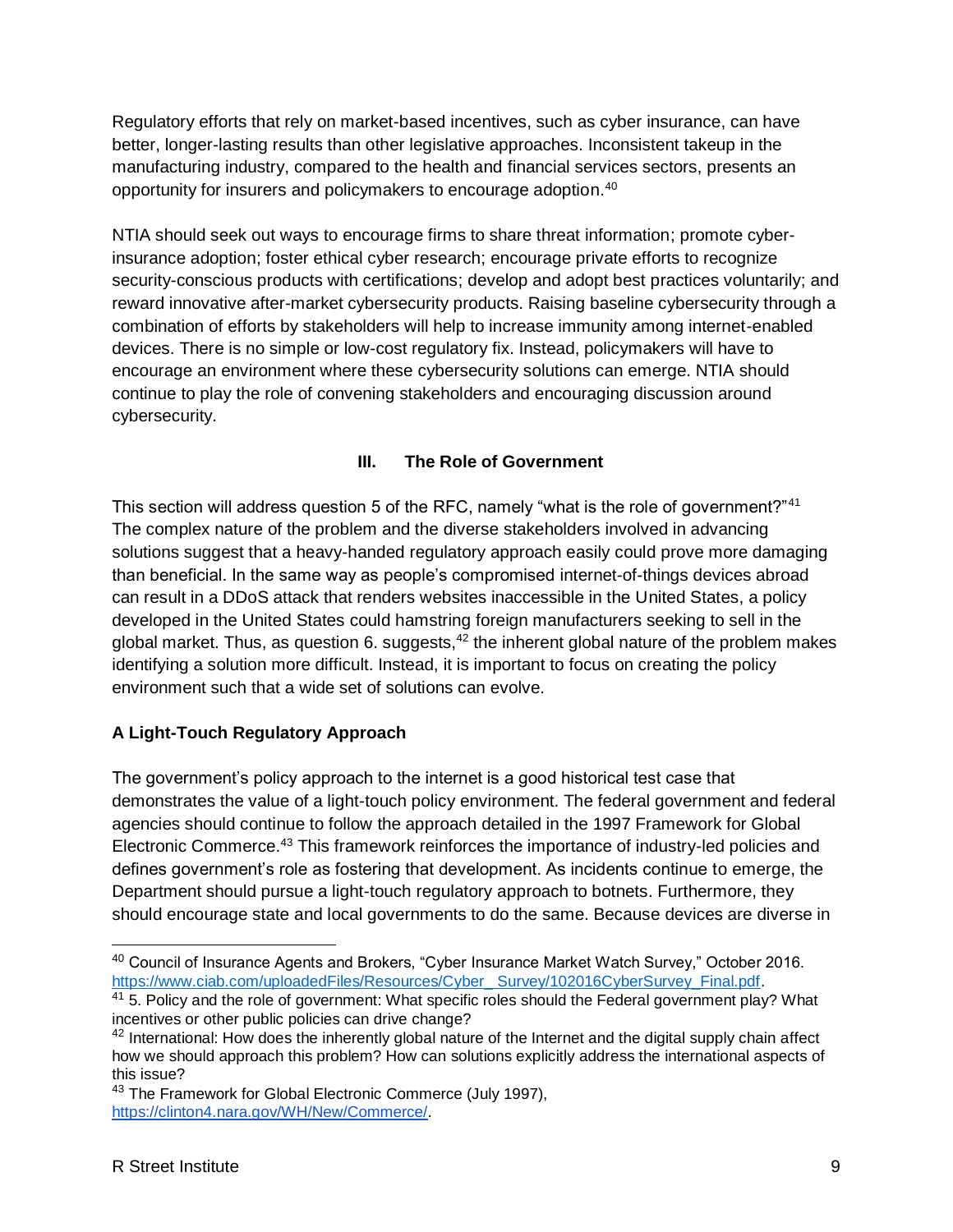functionality and nature, one-size-fits-all regulation is bound to have unintended consequences that result in larger net harm than net benefit. For example, the California State Senate released a bill targeting internet-of-things devices that required an "indicator light" for "any device, sensor, or other physical object that is capable of connecting to the internet, directly or indirectly, or to another connected device."<sup>44</sup> An indicator light is infeasible in some cases and not salient in others. Applying design requirements to a broad category of consumer devices can reduce cybersecurity by misallocating resources to compliance tasks.

When defining regulations to encourage cybersecurity, policymakers should favor performance standards that specify the desired outcome over design standards that specify the means of achieving security. In contrast to design standards, which can easily become empty compliance tasks, performance standards allow companies the flexibility to find methods to achieve security that work for their given product and its range of use cases. Regulations would be difficult to change over time once they are applied. Moreover, compliance costs of regulations could deter innovation in software improvements that could defend against botnets. Lastly, such requirements would crowd out private efforts to improve cybersecurity and privacy at the industry and firm level.

In its recent green paper, NTIA recognizes the danger of inconsistent or unpredictable regulation, while acknowledging the importance of industry experimentation and allowing for market solutions to emerge to address the constantly changing cyber-threat landscape.<sup>45</sup> Achieving resiliency will require a flexible policy environment that allows for the development of a variety of different solutions. Beyond using its convening power to encourage stakeholders to work together to overcome barriers to the exchange of information about threats or cybersecurity products, the Department also can play a role in encouraging market mechanisms mentioned in the prior section. These include voluntary industry guidelines and best practices, information-sharing efforts and private certification programs.

The federal government is also uniquely situated to promote cyber-insurance adoption.<sup>46</sup> The government is a large buyer of internet-enabled devices. The government could use this purchasing power to award contracts to internet-of-things contractors that emphasize cybersecurity. It can also urge other federal entities to do the same. The federal government should introduce a financial-responsibility requirement in its contracts with internet-of-things device vendors to transfer the financial and operational risks of cyberattacks.<sup>47</sup> This would help companies recover and prevent high vendor turnover due to a cyberattack. It will promote cyberinsurance adoption more broadly, helping to immunize the entire internet-of-things ecosystem

45 Department of Commerce Internet Policy Task Force & Digital Economy Leadership Team, "Fostering the Advancement of the Internet of Things," January 2017, p. 14.

[https://www.ntia.doc.gov/files/ntia/publications/iot\\_green\\_paper\\_01122017.pdf.](https://www.ntia.doc.gov/files/ntia/publications/iot_green_paper_01122017.pdf) <sup>46</sup> [https://www.ntia.doc.gov/files/ntia/publications/ntia\\_comments\\_iot\\_rstreet.pdf.](https://www.ntia.doc.gov/files/ntia/publications/ntia_comments_iot_rstreet.pdf)

 $\overline{a}$ 

<sup>44</sup> Anne Hobson, "The Teddy Bear and Toaster Act is Device Regulation Gone Wrong," Techdirt, April 4, 2017. [https://www.techdirt.com/articles/20170418/12443837180/teddy-bear-toaster-act-is-device](https://www.techdirt.com/articles/20170418/12443837180/teddy-bear-toaster-act-is-device-regulation-done-wrong.shtml)[regulation-done-wrong.shtml.](https://www.techdirt.com/articles/20170418/12443837180/teddy-bear-toaster-act-is-device-regulation-done-wrong.shtml)

<sup>&</sup>lt;sup>47</sup> Anne Hobson, "Aligning Cybersecurity Incentives in an Interconnected World," R Street Institute Policy Study No. 86, February 2017[.](http://www.rstreet.org/policy-study/aligning-cybersecurity-incentives-in-an-interconnected-world/) [http://www.rstreet.org/wp-content/uploads/2017/02/86.pdf.](http://www.rstreet.org/wp-content/uploads/2017/02/86.pdf)